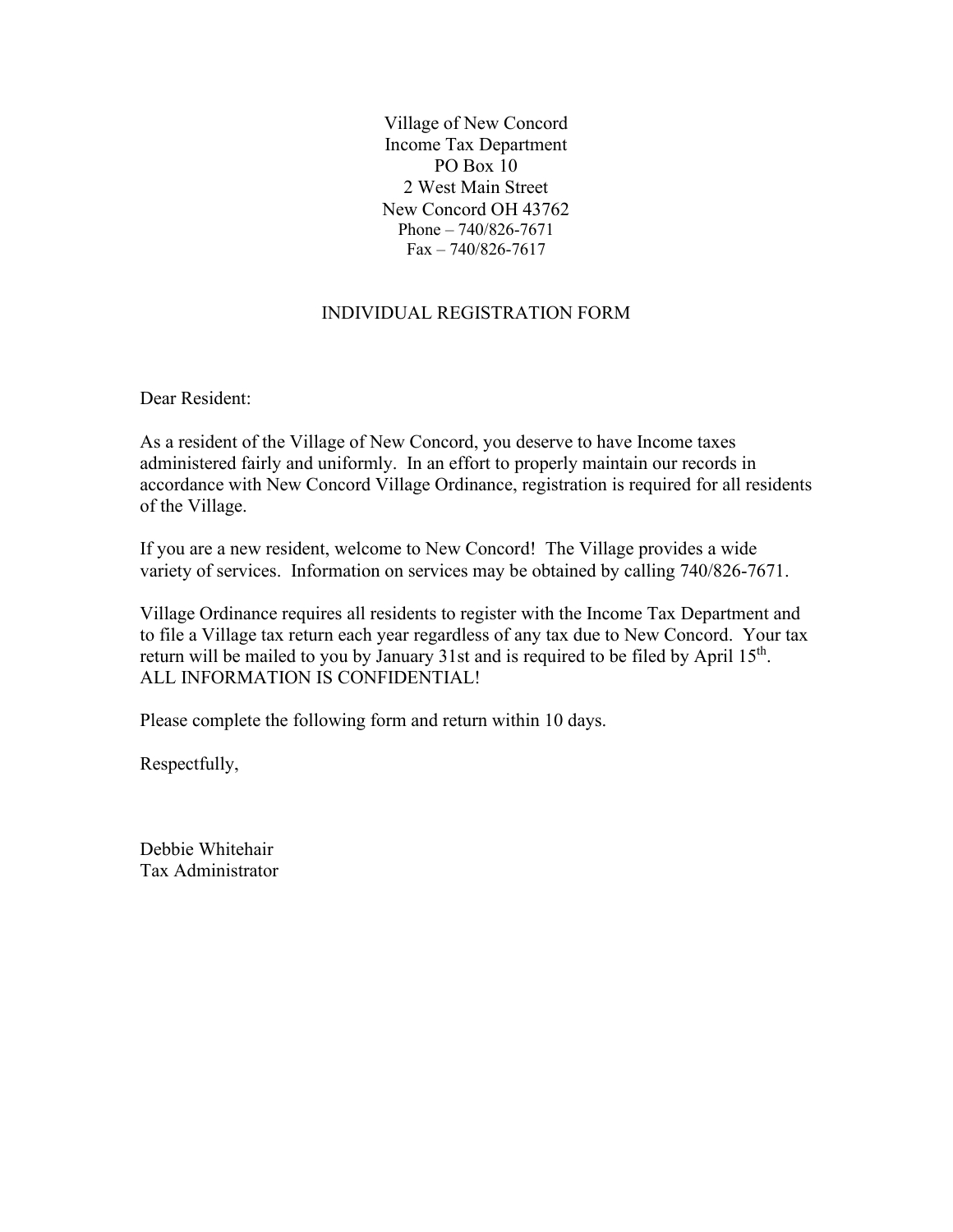## **VILLAGE OF NEW CONCORD INCOME TAX DEPARTMENT P.O. BOX 10 NEW CONCORD, OH 43762**

## **INDIVIDUAL QUESTIONNAIRE**

For the purpose of setting up our records regarding the New Concord Income Tax, please fill in and promptly return the following questionnaire. Please type or print plainly and answer all questions. This will enable us to establish accurate records. Your cooperation is appreciated.

| Your Name                                                                                                                                                                                                                                                                                                                                                                                                                                                                                                                                                                                                                                                            |
|----------------------------------------------------------------------------------------------------------------------------------------------------------------------------------------------------------------------------------------------------------------------------------------------------------------------------------------------------------------------------------------------------------------------------------------------------------------------------------------------------------------------------------------------------------------------------------------------------------------------------------------------------------------------|
|                                                                                                                                                                                                                                                                                                                                                                                                                                                                                                                                                                                                                                                                      |
|                                                                                                                                                                                                                                                                                                                                                                                                                                                                                                                                                                                                                                                                      |
| Social Security # $\qquad \qquad$                                                                                                                                                                                                                                                                                                                                                                                                                                                                                                                                                                                                                                    |
|                                                                                                                                                                                                                                                                                                                                                                                                                                                                                                                                                                                                                                                                      |
| List the names and social security numbers of any other person living at your address<br>who is 16 years of age or older:                                                                                                                                                                                                                                                                                                                                                                                                                                                                                                                                            |
| Name $\frac{1}{\sqrt{1-\frac{1}{2}}\sqrt{1-\frac{1}{2}}\sqrt{1-\frac{1}{2}}\sqrt{1-\frac{1}{2}}\sqrt{1-\frac{1}{2}}\sqrt{1-\frac{1}{2}}\sqrt{1-\frac{1}{2}}\sqrt{1-\frac{1}{2}}\sqrt{1-\frac{1}{2}}\sqrt{1-\frac{1}{2}}\sqrt{1-\frac{1}{2}}\sqrt{1-\frac{1}{2}}\sqrt{1-\frac{1}{2}}\sqrt{1-\frac{1}{2}}\sqrt{1-\frac{1}{2}}\sqrt{1-\frac{1}{2}}\sqrt{1-\frac{1}{2}}\sqrt{1-\frac{1}{2}}\sqrt{1-\frac{1}{2}}\$                                                                                                                                                                                                                                                        |
| Social Security #                                                                                                                                                                                                                                                                                                                                                                                                                                                                                                                                                                                                                                                    |
| Name<br>Social Security #                                                                                                                                                                                                                                                                                                                                                                                                                                                                                                                                                                                                                                            |
| 1. Are you employed? Yes or No<br>2. Occupation<br>3. Is your total income derived from salary or wages? Yes or No<br>4. List employer and/or sources of income and address:<br>5. Is your spouse employed? Yes or No<br>6. List spouse's employer and/or sources of income and address:<br>7. Is your employer deducting New Concord income tax from:<br>8. Do you pay income tax in another city/village? Yes or No<br>9. Does your spouse pay income tax in another city/village? Yes or No<br>10. If you are unemployed, mark "X" after the statement which most accurately<br>describes your situation: Temporarily unemployed ______<br>Permanently unemployed |
|                                                                                                                                                                                                                                                                                                                                                                                                                                                                                                                                                                                                                                                                      |